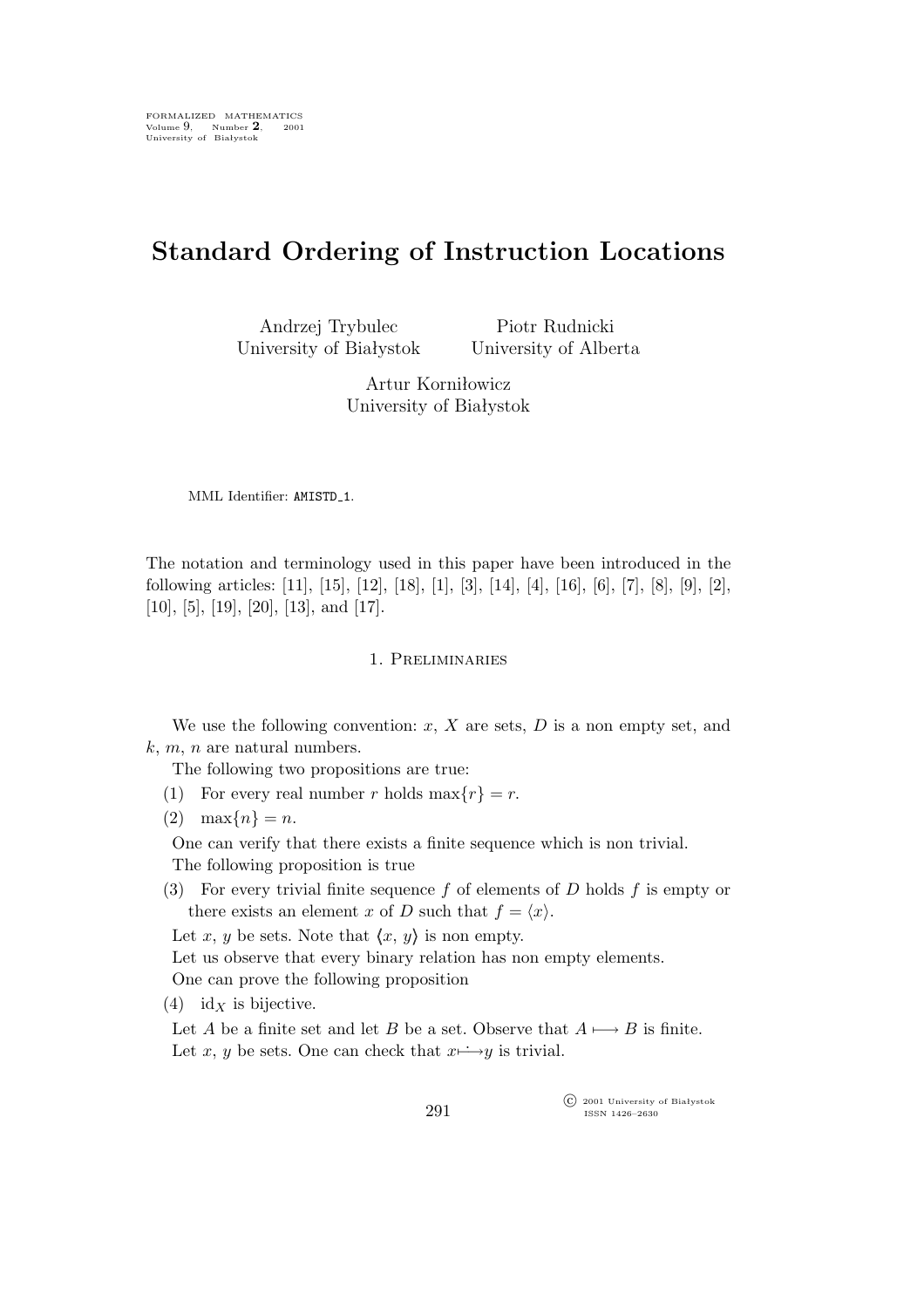#### 2. Restricted Concatenation

Let  $f_1$  be a non empty finite sequence and let  $f_2$  be a finite sequence. Observe that  $f_1 \sim f_2$  is non empty.

The following propositions are true:

- (5) Let  $f_1$  be a non empty finite sequence of elements of D and  $f_2$  be a finite sequence of elements of D. Then  $(f_1 \nightharpoonup f_2)_1 = (f_1)_1$ .
- (6) Let  $f_1$  be a finite sequence of elements of D and  $f_2$  be a non trivial finite sequence of elements of D. Then  $(f_1 \nightharpoonup f_2)_{\text{len}(f_1 \nightharpoonup f_2)} = (f_2)_{\text{len} f_2}$ .
- (7) For every finite sequence f holds  $f \nightharpoonup \varepsilon = f$ .
- (8) For every finite sequence f holds  $f \sim \langle x \rangle = f$ .
- (9) For all finite sequences  $f_1$ ,  $f_2$  of elements of D such that  $1 \leq n$  and  $n \leqslant \text{len } f_1 \text{ holds } (f_1 \sim f_2)_n = (f_1)_n.$
- (10) For all finite sequences  $f_1$ ,  $f_2$  of elements of D such that  $1 \leq n$  and  $n < \text{len } f_2 \text{ holds } (f_1 \sim f_2)_{\text{len } f_1 + n} = (f_2)_{n+1}.$

# 3. AMI-STRUCT

For simplicity, we adopt the following convention:  $N$  is a set with non empty elements, S is a von Neumann definite AMI over  $N$ , i is an instruction of S, l,  $l_1, l_2, l_3$  are instruction-locations of S, and s is a state of S.

We now state the proposition

(11) Let S be a definite AMI over N, I be an instruction of S, and s be a state of S. Then  $s+·((the instruction locations of S) \rightarrow I)$  is a state of S.

Let  $N$  be a set and let  $S$  be an AMI over  $N$ . Observe that every finite partial state of S which is empty is also programmed.

Let  $N$  be a set and let  $S$  be an AMI over  $N$ . One can check that there exists a finite partial state of S which is empty.

Let  $N$  be a set with non empty elements and let  $S$  be a von Neumann definite AMI over  $N$ . Note that there exists a finite partial state of  $S$  which is non empty, trivial, and programmed.

Let N be a set with non empty elements, let S be an AMI over N, let i be an instruction of S, and let s be a state of S. One can verify that (the execution of  $S(i)(s)$  is function-like and relation-like.

Let  $N$  be a set and let  $S$  be an AMI over  $N$ .

(Def. 1) An element of the instruction codes of  $S$  is said to be an instruction type of S.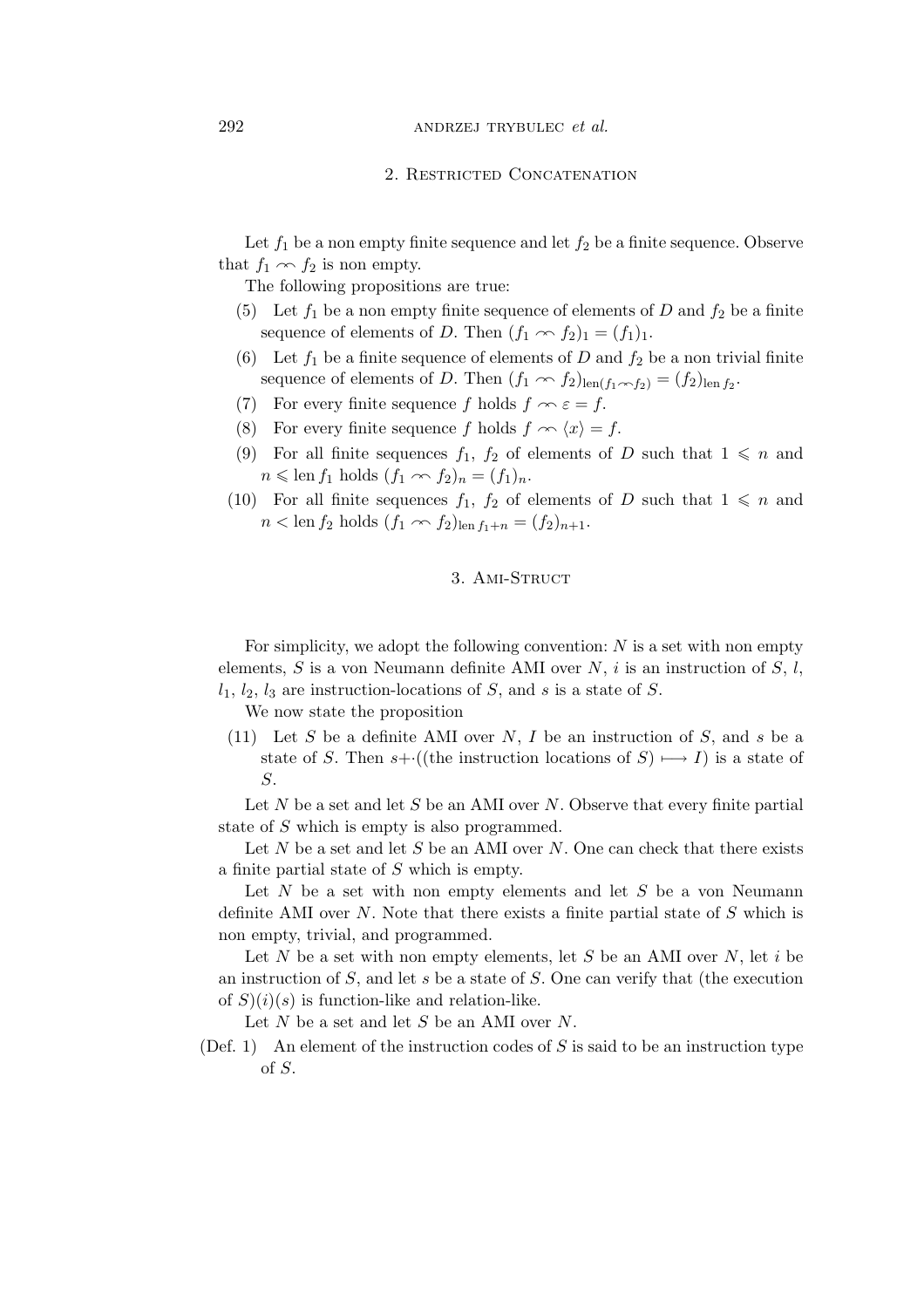Let  $N$  be a set, let  $S$  be an AMI over  $N$ , and let  $I$  be an element of the instructions of S. The functor  $\text{InsCode}(I)$  yields an instruction type of S and is defined by:

(Def. 2) InsCode( $I$ ) =  $I_1$ .

Let  $N$  be a set with non empty elements and let  $S$  be a steady-programmed von Neumann definite AMI over N. Observe that there exists a finite partial state of S which is non empty, trivial, autonomic, and programmed.

One can prove the following propositions:

- (12) Let S be a steady-programmed von Neumann definite AMI over N,  $i_1$ be an instruction-location of S, and I be an instruction of S. Then  $i_1 \rightarrow i_1$ is autonomic.
- (13) Every steady-programmed von Neumann definite AMI over N is programmable.

Let  $N$  be a set with non empty elements. One can check that every von Neumann definite AMI over  $N$  which is steady-programmed is also programmable.

Let N be a set with non empty elements, let S be an AMI over N, and let  $T$  be an instruction type of  $S$ . We say that  $T$  is jump-only if and only if the condition (Def. 3) is satisfied.

(Def. 3) Let s be a state of S, o be an object of S, and I be an instruction of S. If  $\text{InsCode}(I) = T$  and  $o \neq \text{IC}_S$ , then  $(\text{Exec}(I, s))(o) = s(o)$ .

Let  $N$  be a set with non empty elements, let  $S$  be an AMI over  $N$ , and let I be an instruction of  $S$ . We say that I is jump-only if and only if:

(Def. 4) Ins $\text{Code}(I)$  is jump-only.

Let us consider N, S, i, l. The functor  $NIC(i, l)$  yielding a subset of the instruction locations of  $S$  is defined by:

 $(Def. 5) \quad \text{NIC}(i, l) = \{ \mathbf{IC}_{\text{Following}(s)} : \mathbf{IC}_s = l \ \land \ s(l) = i \}.$ 

Let  $N$  be a set with non empty elements, let  $S$  be a realistic von Neumann definite AMI over N, let i be an instruction of S, and let l be an instructionlocation of S. Note that  $NIC(i, l)$  is non empty.

Let us consider N, S, i. The functor  $JUMP(i)$  yields a subset of the instruction locations of  $S$  and is defined by:

 $(Def. 6)$   $JUMP(i) = \bigcap \{NIC(i, l)\}.$ 

Let us consider  $N, S, l$ . The functor  $SUCC(l)$  yielding a subset of the instruction locations of  $S$  is defined by:

 $(Def. 7) \quad \text{SUCC}(l) = \bigcup \{\text{NIC}(i, l) \setminus \text{JUMP}(i)\}.$ 

One can prove the following propositions:

(14) Let S be a von Neumann definite AMI over N and  $i$  be an instruction of  $S$ . Suppose the instruction locations of  $S$  are non trivial and for every instruction-location l of S holds  $NIC(i, l) = \{l\}$ . Then JUMP(i) is empty.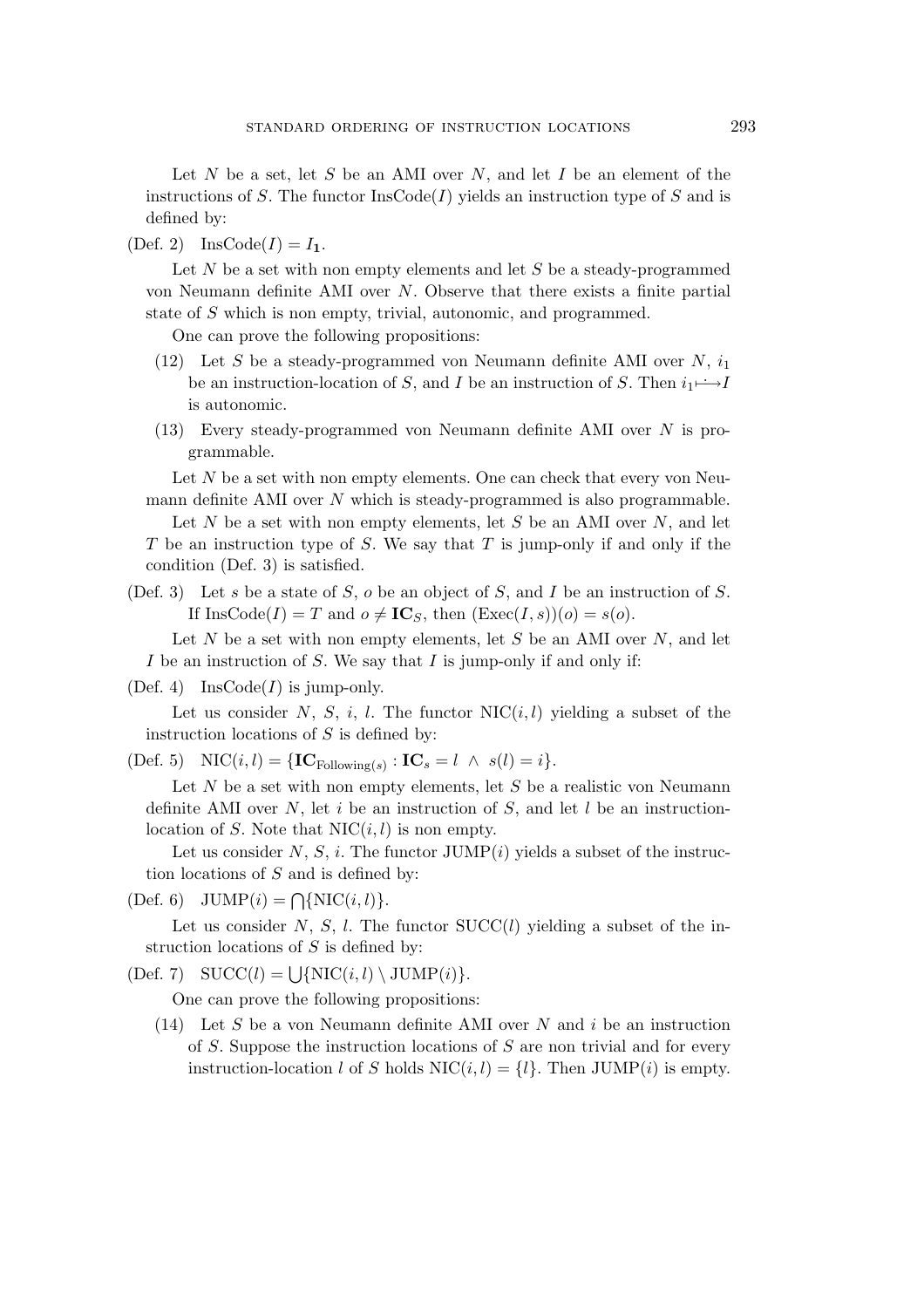(15) Let S be a realistic von Neumann definite AMI over  $N$ ,  $i_1$  be an instruction-location of  $S$ , and  $i$  be an instruction of  $S$ . If  $i$  is halting, then  $NIC(i, i_1) = \{i_1\}.$ 

#### 4. Ordering of Instruction Locations

Let us consider N, S,  $l_1$ ,  $l_2$ . The predicate  $l_1 \leq l_2$  is defined by the condition (Def. 8).

- (Def. 8) There exists a non empty finite sequence f of elements of the instruction locations of S such that  $f_1 = l_1$  and  $f_{\text{len }f} = l_2$  and for every n such that  $1 \leq n$  and  $n <$  len f holds  $f_{n+1} \in \text{SUCC}(f_n)$ .
	- Let us note that the predicate  $l_1 \leq l_2$  is reflexive.

Next we state the proposition

(16) If  $l_1 \leq l_2$  and  $l_2 \leq l_3$ , then  $l_1 \leq l_3$ .

Let us consider  $N$ ,  $S$ . We say that  $S$  is InsLoc-antisymmetric if and only if: (Def. 9) For all  $l_1$ ,  $l_2$  such that  $l_1 \leq l_2$  and  $l_2 \leq l_1$  holds  $l_1 = l_2$ .

Let us consider  $N$ ,  $S$ . We say that  $S$  is standard if and only if the condition (Def. 10) is satisfied.

(Def. 10) There exists a function f from  $\mathbb N$  into the instruction locations of S such that f is bijective and for all natural numbers m, n holds  $m \leq n$  iff  $f(m) \leqslant f(n)$ .

One can prove the following three propositions:

- (17) Let S be a von Neumann definite AMI over N and  $f_1, f_2$  be functions from  $N$  into the instruction locations of  $S$ . Suppose that
	- (i)  $f_1$  is bijective,
	- (ii) for all natural numbers m, n holds  $m \leq n$  iff  $f_1(m) \leq f_1(n)$ ,
- (iii)  $f_2$  is bijective, and
- (iv) for all natural numbers m, n holds  $m \leq n$  iff  $f_2(m) \leq f_2(n)$ . Then  $f_1 = f_2$ .
- (18) Let  $S$  be a von Neumann definite AMI over  $N$  and  $f$  be a function from N into the instruction locations of S. Suppose  $f$  is bijective. Then the following statements are equivalent
	- (i) for all natural numbers m, n holds  $m \leq n$  iff  $f(m) \leq f(n)$ ,
	- (ii) for every natural number k holds  $f(k+1) \in \text{SUCC}(f(k))$  and for every natural number j such that  $f(j) \in \text{SUCC}(f(k))$  holds  $k \leq j$ .
- (19) Let S be a von Neumann definite AMI over N. Then S is standard if and only if there exists a function  $f$  from  $N$  into the instruction locations of  $S$ such that f is bijective and for every natural number k holds  $f(k + 1) \in$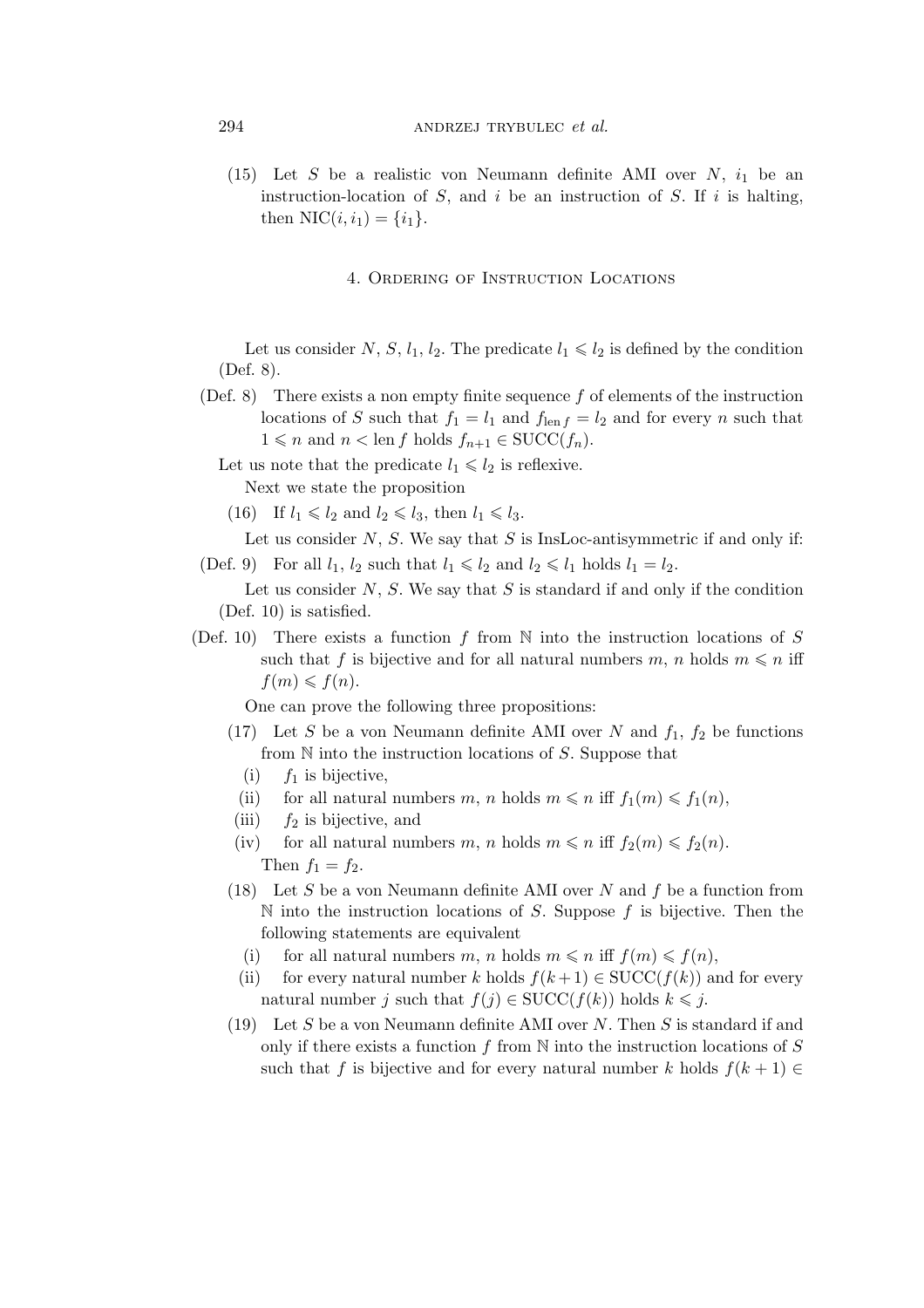$SUCC(f(k))$  and for every natural number j such that  $f(j) \in SUCC(f(k))$ holds  $k \leq j$ .

#### 5. Standard Trivial Computer

Let N be a set with non empty elements. The functor  $STC(N)$  yielding a strict AMI over  $N$  is defined by the conditions (Def. 11).

(Def. 11) The objects of  $STC(N) = \mathbb{N} \cup {\mathbb{N}}$  and the instruction counter of  $STC(N) = N$  and the instruction locations of  $STC(N) = N$  and the instruction codes of  $STC(N) = \{0, 1\}$  and the instructions of  $STC(N) =$  $\{(0, 0), (1, 0)\}\$  and the object kind of  $STC(N) = (N \rightarrow \{(1, 0), (0, 0)\})$ 0<sup>}</sup>)+·({N} → N) and there exists a function f from  $\prod$  (the object kind of  $STC(N)$  into  $\prod$  (the object kind of  $STC(N)$ ) such that for every element s of  $\prod$  (the object kind of STC(N)) holds  $f(s) = s + \cdot({N} \rightarrow \rightarrow)$ succ s(N)) and the execution of  $STC(N) = (\{(1, 0)\}\ \longmapsto f)+\cdot(\{(0, 0)\})$  $0$ }  $\longmapsto$  id<sub> $\Pi$ </sub> (the object kind of STC(N)).

Let  $N$  be a set with non empty elements. Note that the instruction locations of  $STC(N)$  is infinite.

Let N be a set with non empty elements. Observe that  $STC(N)$  is von Neumann definite realistic steady-programmed and data-oriented.

Next we state several propositions:

- (20) For every instruction i of  $STC(N)$  such that InsCode(i) = 0 holds i is halting.
- (21) For every instruction i of  $STC(N)$  such that  $InsCode(i) = 1$  holds i is non halting.
- (22) For every instruction i of  $STC(N)$  holds  $InsCode(i) = 1$  or  $InsCode(i) =$  $\Omega$ .
- (23) Every instruction of  $STC(N)$  is jump-only.
- (24) For every instruction-location l of  $STC(N)$  such that  $l = k$  holds  $SUCC(l) = \{k, k+1\}.$

Let N be a set with non empty elements. Observe that  $STC(N)$  is standard. Let N be a set with non empty elements. Observe that  $STC(N)$  is halting.

Let  $N$  be a set with non empty elements. One can check that there exists a von Neumann definite AMI over N which is standard, halting, realistic, steadyprogrammed, and programmable.

Let  $N$  be a set with non empty elements, let  $S$  be a standard von Neumann definite AMI over N, and let k be a natural number. The functor  $\text{il}_S(k)$  yields an instruction-location of S and is defined by the condition (Def. 12).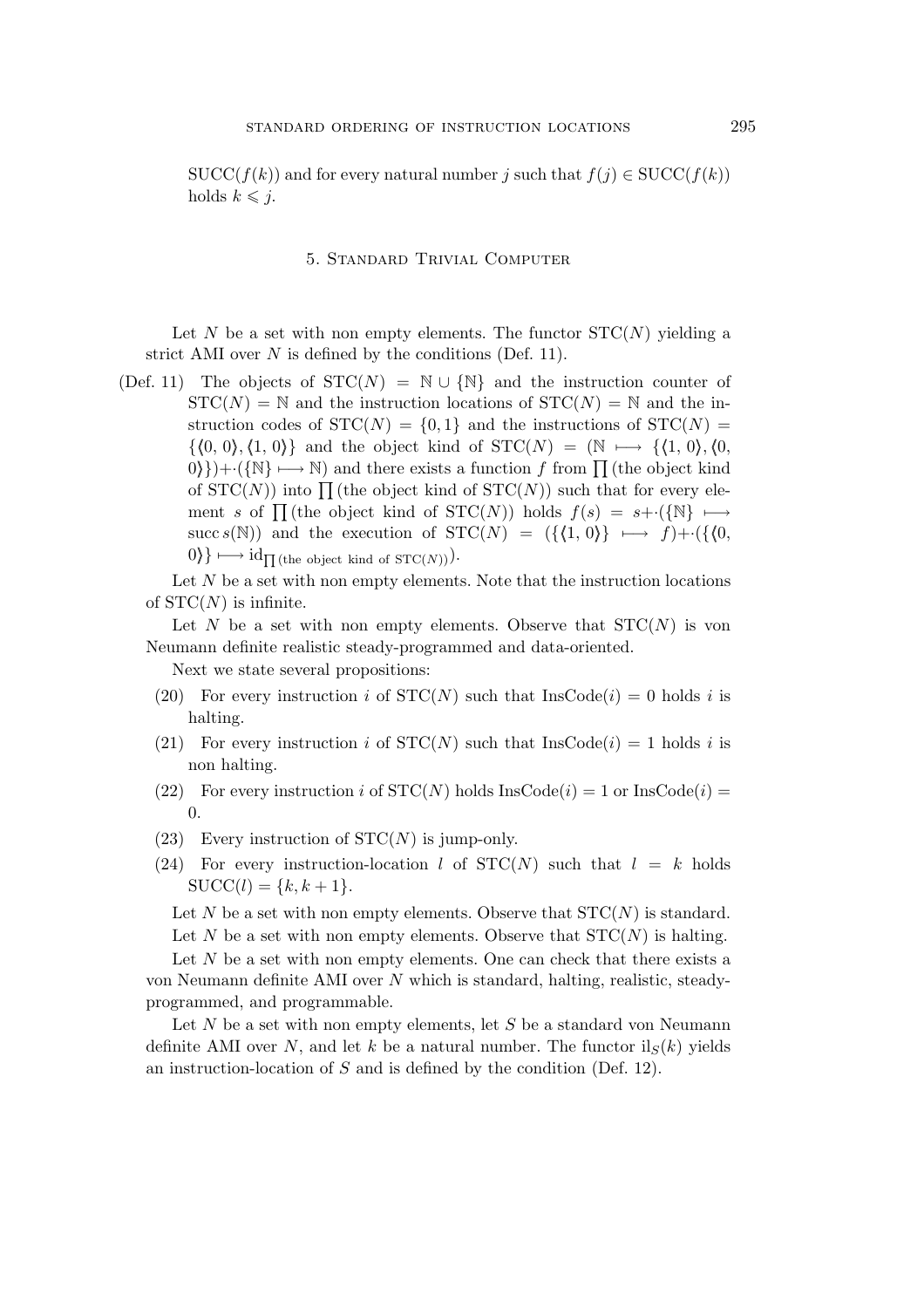(Def. 12) There exists a function f from  $\mathbb N$  into the instruction locations of S such that f is bijective and for all natural numbers m, n holds  $m \leq n$  iff  $f(m) \leq f(n)$  and  $il_S(k) = f(k)$ .

We now state two propositions:

- (25) Let S be a standard von Neumann definite AMI over N and  $k_1$ ,  $k_2$  be natural numbers. If  $il_S(k_1) = il_S(k_2)$ , then  $k_1 = k_2$ .
- (26) Let S be a standard von Neumann definite AMI over N and l be an instruction-location of  $S$ . Then there exists a natural number  $k$  such that  $l = \mathrm{il}_S(k)$ .

Let  $N$  be a set with non empty elements, let  $S$  be a standard von Neumann definite AMI over  $N$ , and let  $l$  be an instruction-location of  $S$ . The functor  $\mathrm{locnum}(l)$  yields a natural number and is defined as follows:

(Def. 13) il<sub>S</sub>(locnum(l)) = l.

One can prove the following propositions:

- (27) Let S be a standard von Neumann definite AMI over N and  $l_1$ ,  $l_2$  be instruction-locations of S. If locnum $(l_1)$  = locnum $(l_2)$ , then  $l_1 = l_2$ .
- (28) Let S be a standard von Neumann definite AMI over N and  $k_1$ ,  $k_2$  be natural numbers. Then  $il_S(k_1) \leqslant il_S(k_2)$  if and only if  $k_1 \leqslant k_2$ .
- (29) Let S be a standard von Neumann definite AMI over N and  $l_1$ ,  $l_2$  be instruction-locations of S. Then locnum $(l_1) \leq \text{locnum}(l_2)$  if and only if  $l_1 \leqslant l_2$ .
- (30) If S is standard, then S is InsLoc-antisymmetric.

Let us consider  $N$ . Observe that every von Neumann definite AMI over  $N$ which is standard is also InsLoc-antisymmetric.

Let  $N$  be a set with non empty elements, let  $S$  be a standard von Neumann definite AMI over N, let f be an instruction-location of S, and let k be a natural number. The functor  $f + k$  yielding an instruction-location of S is defined by:

(Def. 14)  $f + k = \text{il}_S(\text{locnum}(f) + k)$ .

Next we state three propositions:

- $(31)$  For every standard von Neumann definite AMI S over N and for every instruction-location f of S holds  $f + 0 = f$ .
- (32) Let S be a standard von Neumann definite AMI over N and  $f, g$  be instruction-locations of S. If  $f + k = g + k$ , then  $f = g$ .
- (33) For every standard von Neumann definite AMI S over N and for every instruction-location f of S holds locnum(f) + k = locnum(f + k).

Let  $N$  be a set with non empty elements, let  $S$  be a standard von Neumann definite AMI over  $N$ , and let  $f$  be an instruction-location of  $S$ . The functor NextLoc  $f$  yields an instruction-location of  $S$  and is defined as follows:

(Def. 15) NextLoc  $f = f + 1$ .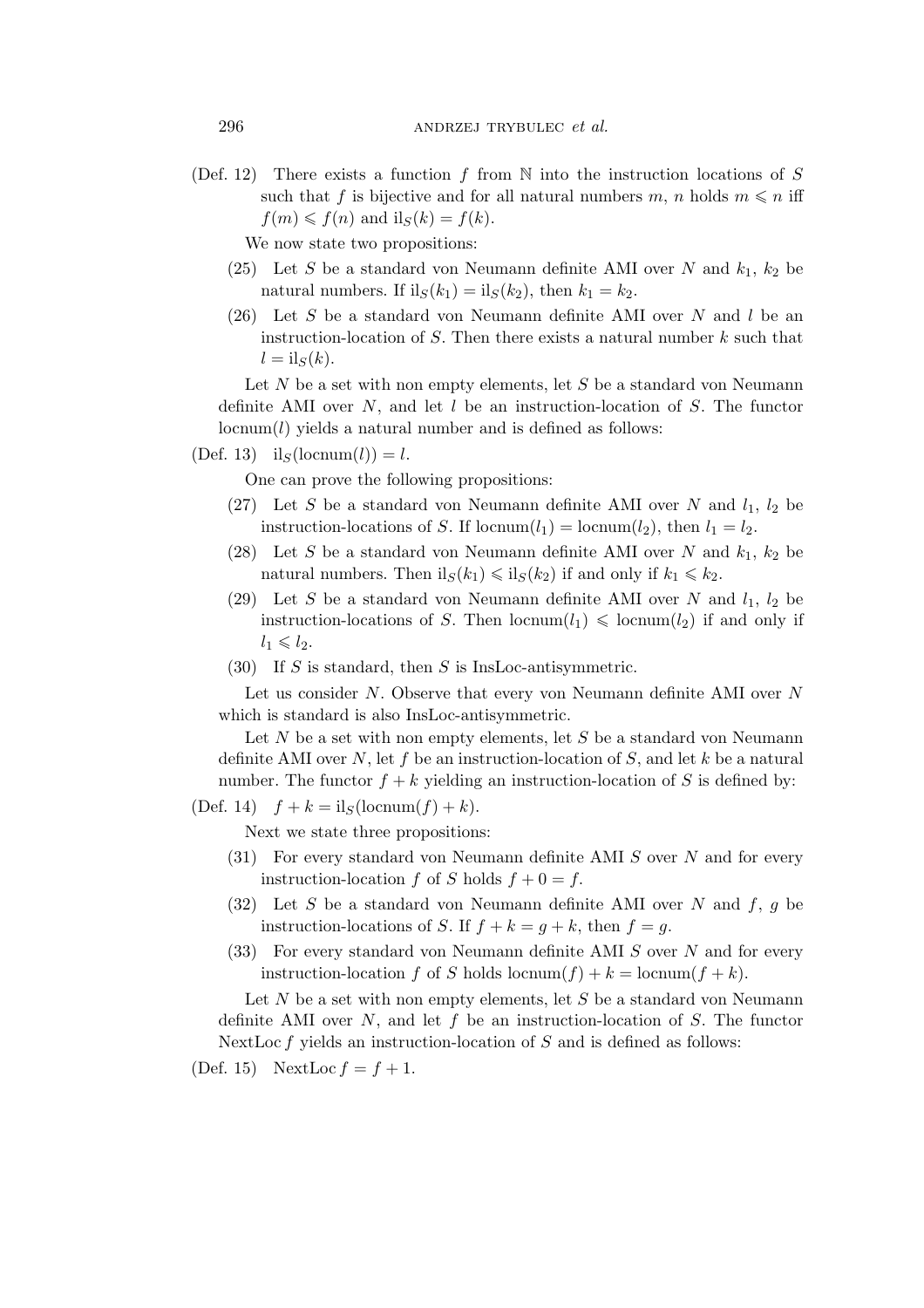The following propositions are true:

- $(34)$  For every standard von Neumann definite AMI S over N and for every instruction-location f of S holds NextLoc  $f = iS(\text{locnum}(f) + 1)$ .
- $(35)$  For every standard von Neumann definite AMI S over N and for every instruction-location f of S holds  $f \neq$  NextLoc f.
- (36) Let S be a standard von Neumann definite AMI over N and  $f, g$  be instruction-locations of S. If NextLoc  $f =$ NextLoc  $g$ , then  $f = g$ .
- (37)  $il_{STC(N)}(k) = k.$
- (38) For every instruction i of  $STC(N)$  and for every state s of  $STC(N)$  such that  $\text{InsCode}(i) = 1 \text{ holds } (\text{Exec}(i, s))(\text{IC}_{\text{STC}(N)}) = \text{NextLocIC}_s.$
- (39) For every instruction-location l of  $STC(N)$  and for every instruction i of  $STC(N)$  such that  $InsCode(i) = 1$  holds  $NIC(i, l) = \{NextLoc\}$ .
- (40) For every instruction-location l of  $STC(N)$  holds  $SUCC(l)$ *{*l, NextLoc l*}*.

Let  $N$  be a set with non empty elements, let  $S$  be a standard von Neumann definite AMI over  $N$ , and let i be an instruction of  $S$ . We say that i is sequential if and only if:

- (Def. 16) For every state s of S holds  $(Exec(i, s))(IC_S) = NextLocIC_s$ . The following propositions are true:
	- (41) Let S be a standard realistic von Neumann definite AMI over  $N$ ,  $i_1$  be an instruction-location of  $S$ , and  $i$  be an instruction of  $S$ . If  $i$  is sequential, then  $NIC(i, i_1) = \{NextLoc i_1\}.$
	- (42) Let S be a realistic standard von Neumann definite AMI over N and i be an instruction of  $S$ . If i is sequential, then i is non halting.

Let us consider  $N$  and let  $S$  be a realistic standard von Neumann definite AMI over N. Observe that every instruction of S which is sequential is also non halting and every instruction of S which is halting is also non sequential.

One can prove the following proposition

(43) Let S be a standard von Neumann definite AMI over N and i be an instruction of S. If  $JUMP(i)$  is non empty, then i is non sequential.

## 6. Closedness of Finite Partial States

Let  $N$  be a set with non empty elements, let  $S$  be a von Neumann definite AMI over  $N$ , and let  $F$  be a finite partial state of  $S$ . We say that  $F$  is closed if and only if:

(Def. 17) For every instruction-location l of S such that  $l \in \text{dom } F$  holds  $\text{NIC}(\pi_l F, l) \subseteq \text{dom } F.$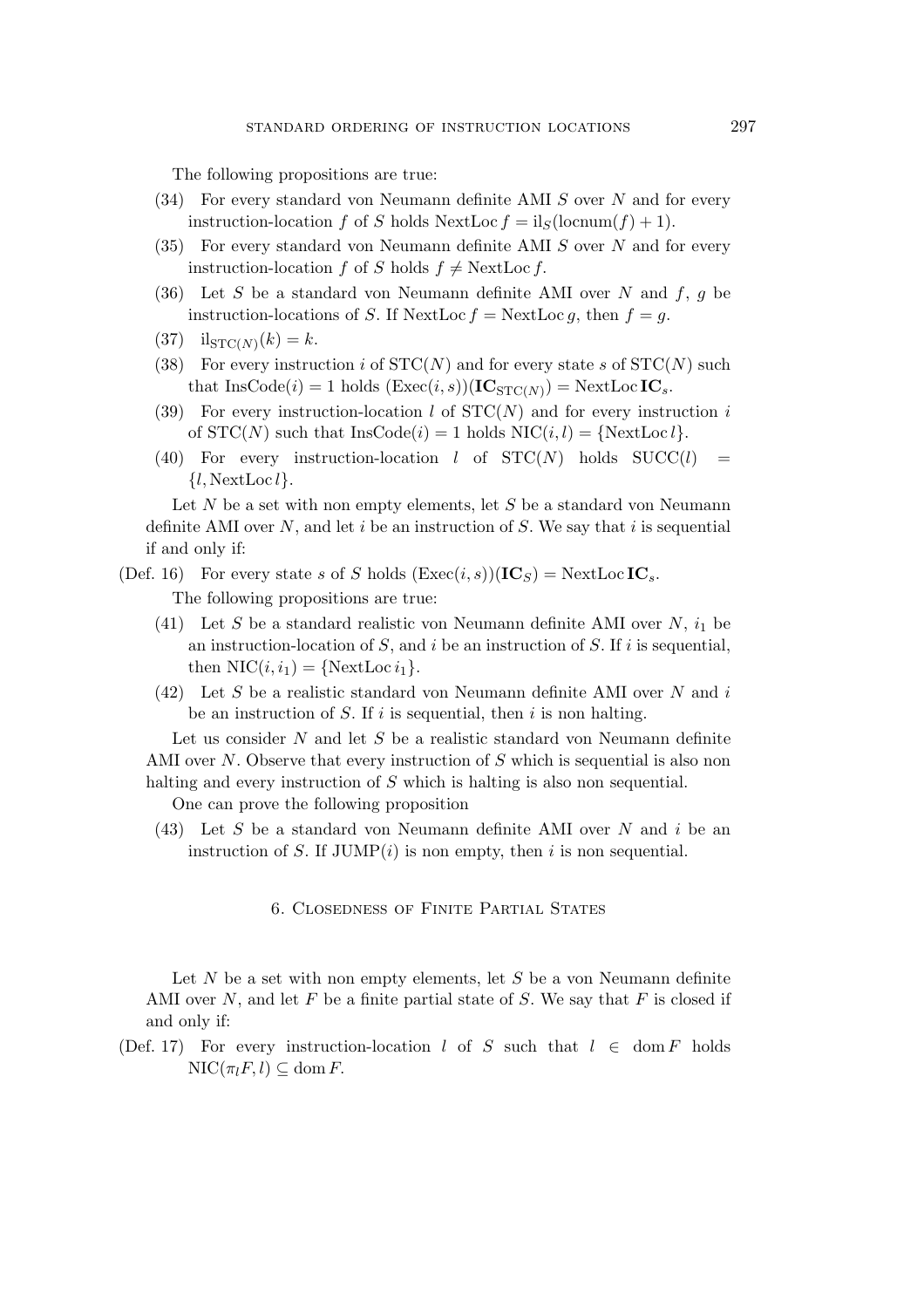We say that  $F$  is really-closed if and only if:

(Def. 18) For every state s of S such that  $F \subseteq s$  and  $\mathbf{IC}_s \in \text{dom } F$  and for every natural number k holds  $IC_{(Computation(s))(k)} \in \text{dom } F$ .

Let  $N$  be a set with non empty elements, let  $S$  be a standard von Neumann definite AMI over  $N$ , and let  $F$  be a finite partial state of  $S$ . We say that  $F$  is para-closed if and only if:

(Def. 19) For every state s of S such that  $F \subseteq s$  and  $\text{IC}_s = \text{il}_S(0)$  and for every natural number k holds  $IC_{(Computation(s))(k)} \in \text{dom } F$ .

The following propositions are true:

- (44) Let S be a standard steady-programmed von Neumann definite AMI over  $N$  and  $F$  be a finite partial state of  $S$ . If  $F$  is really-closed and  $il_S(0) \in \text{dom } F$ , then F is para-closed.
- $(45)$  Let S be a von Neumann definite steady-programmed AMI over N and  $F$  be a finite partial state of  $S$ . If  $F$  is closed, then  $F$  is really-closed.

Let  $N$  be a set with non empty elements and let  $S$  be a von Neumann definite steady-programmed AMI over  $N$ . One can verify that every finite partial state of S which is closed is also really-closed.

We now state the proposition

(46) For every standard realistic halting von Neumann definite AMI S over N holds il<sub>S</sub> $(0)$   $\rightarrow$ **halt**<sub>S</sub> is closed.

Let  $N$  be a set with non empty elements, let  $S$  be a von Neumann definite AMI over  $N$ , and let  $F$  be a finite partial state of  $S$ . We say that  $F$  is lower if and only if the condition (Def. 20) is satisfied.

(Def. 20) Let l be an instruction-location of S. Suppose  $l \in \text{dom } F$ . Let m be an instruction-location of S. If  $m \le l$ , then  $m \in \text{dom } F$ .

The following proposition is true

(47) For every von Neumann definite AMI S over N holds every empty finite partial state of S is lower.

Let  $N$  be a set with non empty elements and let  $S$  be a von Neumann definite AMI over  $N$ . Observe that every finite partial state of  $S$  which is empty is also lower.

The following proposition is true

(48) For every standard von Neumann definite AMI S over N and for every instruction *i* of S holds  $il_S(0) \rightarrow i$  is lower.

Let  $N$  be a set with non empty elements and let  $S$  be a standard von Neumann definite AMI over  $N$ . Note that there exists a finite partial state of  $S$ which is lower, non empty, trivial, and programmed.

We now state two propositions: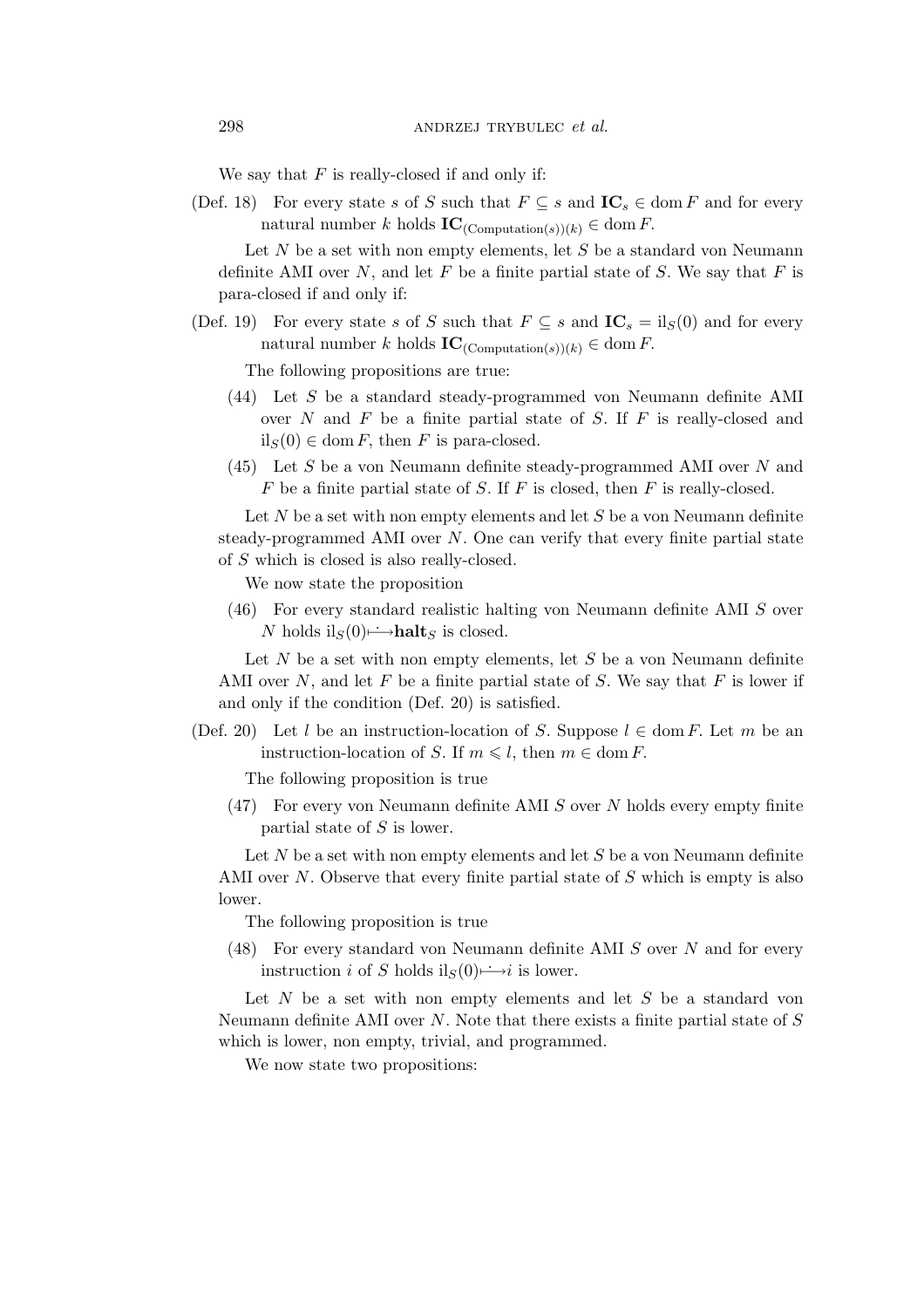- (49) Let S be a standard von Neumann definite AMI over N and F be a lower non empty programmed finite partial state of S. Then  $il_S(0) \in \text{dom } F$ .
- $(50)$  Let N be a set with non empty elements, S be a standard von Neumann definite AMI over  $N$ , and  $P$  be a lower programmed finite partial state of S. Then  $m < \text{card } P$  if and only if  $\text{il}_S(m) \in \text{dom } P$ .

Let  $N$  be a set with non empty elements, let  $S$  be a standard von Neumann definite AMI over  $N$ , and let  $F$  be a non empty programmed finite partial state of S. The functor LastLoc  $F$  yields an instruction-location of  $S$  and is defined by the condition (Def. 21).

(Def. 21) There exists a finite non empty subset M of N such that  $M =$ *{*locnum(l); l ranges over elements of the instruction locations of S: l *∈* dom F } and LastLoc  $F = \text{il}_S(\max M)$ .

We now state several propositions:

- $(51)$  Let S be a standard von Neumann definite AMI over N and F be a non empty programmed finite partial state of S. Then LastLoc  $F \in \text{dom } F$ .
- (52) Let S be a standard von Neumann definite AMI over N and F, G be non empty programmed finite partial states of S. If  $F \subseteq G$ , then LastLoc  $F \leq$ LastLoc  $G$ .
- (53) Let S be a standard von Neumann definite AMI over  $N, F$  be a non empty programmed finite partial state of  $S$ , and  $l$  be an instructionlocation of S. If  $l \in \text{dom } F$ , then  $l \leq \text{LastLoc } F$ .
- (54) Let S be a standard von Neumann definite AMI over  $N, F$  be a lower non empty programmed finite partial state of S, and G be a non empty programmed finite partial state of S. If  $F \subseteq G$  and LastLoc  $F =$  LastLoc  $G$ , then  $F = G$ .
- $(55)$  Let N be a set with non empty elements, S be a standard von Neumann definite AMI over  $N$ , and  $F$  be a lower non empty programmed finite partial state of S. Then LastLoc  $F = \text{il}_S(\text{card } F - \hat{i})$ .

Let  $N$  be a set with non empty elements and let  $S$  be a standard steadyprogrammed von Neumann definite AMI over N. Note that every finite partial state of S which is really-closed, lower, non empty, and programmed is also para-closed.

Let  $N$  be a set with non empty elements, let  $S$  be a standard halting von Neumann definite AMI over  $N$ , and let  $F$  be a non empty programmed finite partial state of  $S$ . We say that  $F$  is halt-ending if and only if:

(Def. 22)  $F(\text{LastLoc } F) = \text{halt}_S$ .

We say that  $F$  is unique-halt if and only if:

(Def. 23) For every instruction-location f of S such that  $F(f) = \textbf{halt}_S$  and  $f \in$ dom F holds  $f =$  LastLoc F.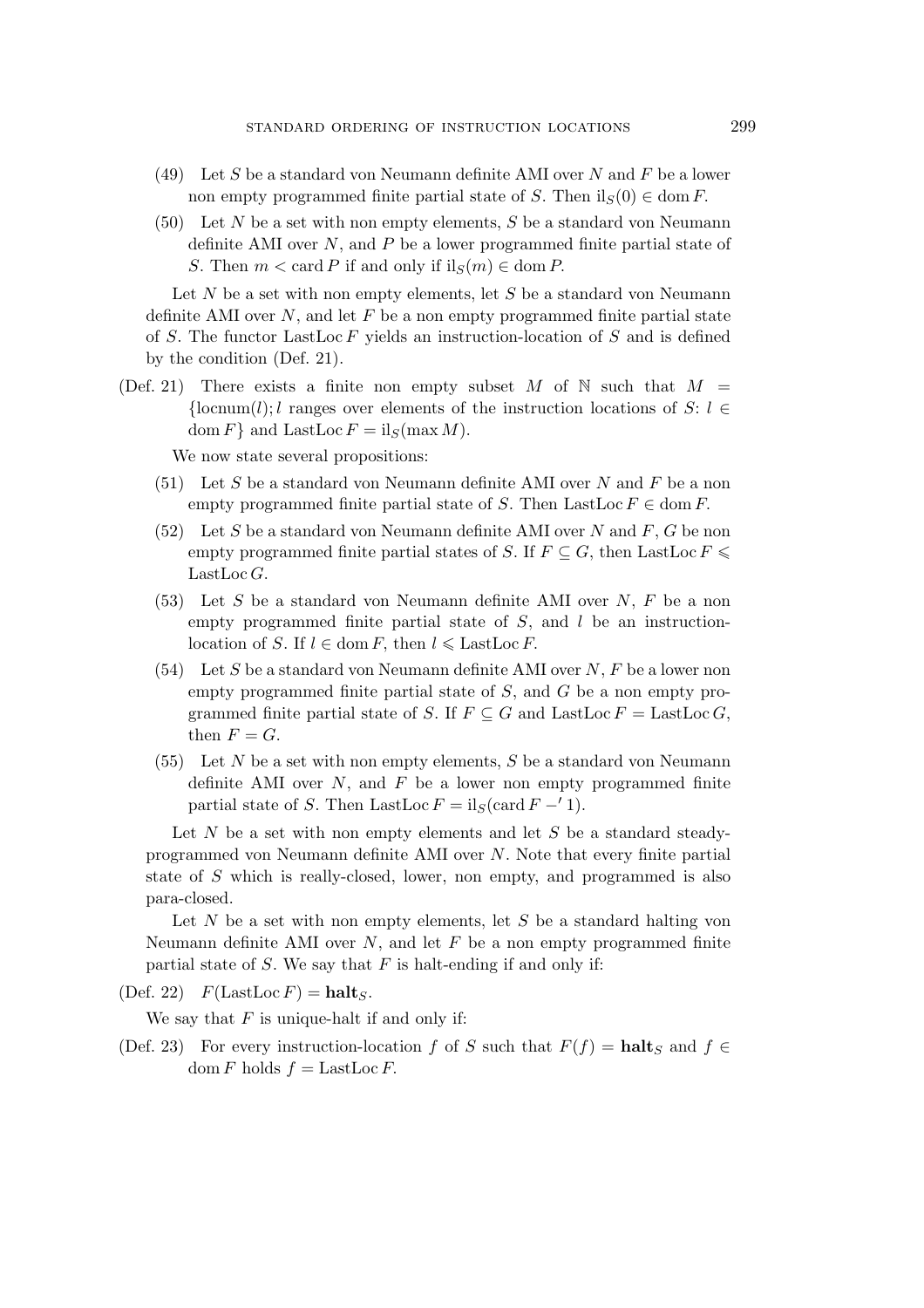Let  $N$  be a set with non empty elements and let  $S$  be a standard halting von Neumann definite AMI over N. One can check that there exists a lower non empty programmed finite partial state of  $S$  which is halt-ending, unique-halt, and trivial.

Let  $N$  be a set with non empty elements and let  $S$  be a standard halting realistic von Neumann definite AMI over  $N$ . One can check that there exists a finite partial state of  $S$  which is trivial, closed, lower, non empty, and programmed.

Let  $N$  be a set with non empty elements and let  $S$  be a standard halting realistic von Neumann definite AMI over N. Observe that there exists a lower non empty programmed finite partial state of  $S$  which is halt-ending, uniquehalt, trivial, and closed.

Let  $N$  be a set with non empty elements and let  $S$  be a standard halting realistic steady-programmed von Neumann definite AMI over N. Observe that there exists a lower non empty programmed finite partial state of S which is halt-ending, unique-halt, autonomic, trivial, and closed.

Let  $N$  be a set with non empty elements and let  $S$  be a standard halting von Neumann definite AMI over N.

(Def. 24) A halt-ending unique-halt lower non empty programmed finite partial state of S is said to be a pre-Macro of S.

Let  $N$  be a set with non empty elements and let  $S$  be a standard realistic halting von Neumann definite AMI over N. One can verify that there exists a pre-Macro of S which is closed.

#### **REFERENCES**

- [1] Grzegorz Bancerek. Cardinal numbers. *Formalized Mathematics*, 1(**2**):377–382, 1990.
- [2] Grzegorz Bancerek. The fundamental properties of natural numbers. *Formalized Mathematics*, 1(**1**):41–46, 1990.
- [3] Grzegorz Bancerek. König's theorem. *Formalized Mathematics*,  $1(3):589-593$ , 1990.
- [4] Grzegorz Bancerek and Krzysztof Hryniewiecki. Segments of natural numbers and finite sequences. *Formalized Mathematics*, 1(**1**):107–114, 1990.
- [5] Józef Białas. Group and field definitions. *Formalized Mathematics*, 1(**3**):433–439, 1990.
- [6] Czesław Byliński. Functions and their basic properties. *Formalized Mathematics*, 1(**1**):55– 65, 1990.
- [7] Czesław Byliński. Functions from a set to a set. *Formalized Mathematics*, 1(**1**):153–164, 1990.
- [8] Czesław Byliński. The modification of a function by a function and the iteration of the composition of a function. *Formalized Mathematics*, 1(**3**):521–527, 1990.
- [9] Yatsuka Nakamura and Piotr Rudnicki. Vertex sequences induced by chains. *Formalized Mathematics*, 5(**3**):297–304, 1996.
- [10] Yatsuka Nakamura, Piotr Rudnicki, Andrzej Trybulec, and Pauline N. Kawamoto. Preliminaries to circuits, I. *Formalized Mathematics*, 5(**2**):167–172, 1996.
- [11] Yatsuka Nakamura and Andrzej Trybulec. A mathematical model of CPU. *Formalized Mathematics*, 3(**2**):151–160, 1992.
- [12] Takaya Nishiyama and Yasuho Mizuhara. Binary arithmetics. *Formalized Mathematics*, 4(**1**):83–86, 1993.
- [13] Yozo Toda. The formalization of simple graphs. *Formalized Mathematics*, 5(**1**):137–144, 1996.